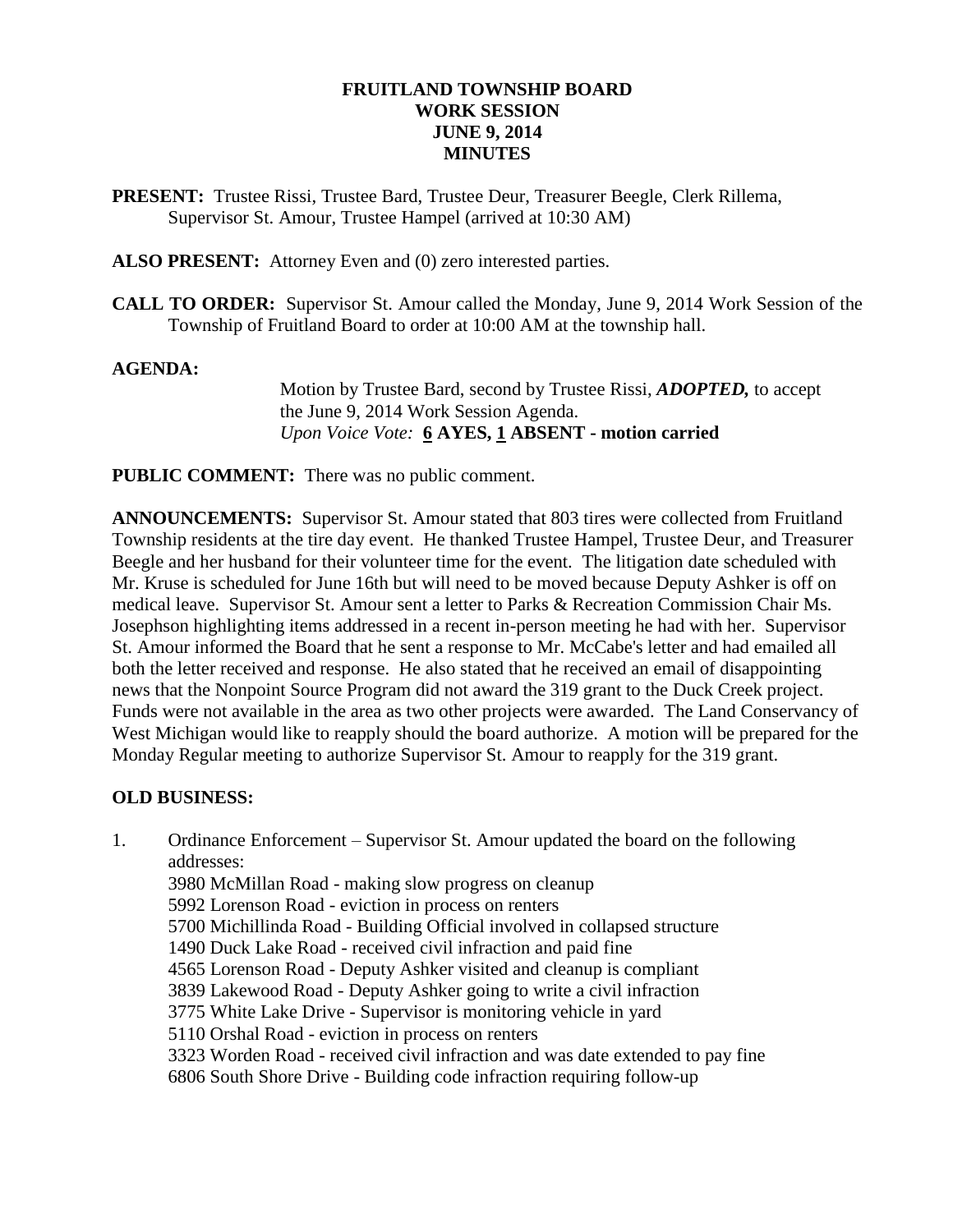# FRUITLAND TOWNSHIP JUNE 9, 2014 WORK SESSION MINUTES

- 2. State of Michigan Licensing and Regulatory Affairs/McMillan Road End Stairs Attorney Even has written correspondence to Mr. Somers of the State of Michigan LARA regarding the litany of items addressed in reference to McMillan Road End Stairs. Supervisor St. Amour has been in contact with Jeff Auch of Muskegon Conservation District regarding the infractions necessary to be corrected to complete the construction of the stairway. Building Official Siegel has had our maintenance staff post and block the stairway at both the top and bottom for unsafe use until the corrections are complete.
- 3. Wireless Tower Attorney Even stated that a fully negotiated contract should be forthcoming for our approval at the Monday Regular meeting for placement of a tower on the Nestrom Road/Wabaningo Road property.

# **NEW BUSINESS:**

- 1. White Lake Community Library Representative Supervisor St. Amour stated that Fruitland Township representative Ruth Duncan has resigned from the White Lake Community Library and they are seeking a new representative to present to the board for approval.
- 2. Policies & Procedures/Employee Manual Amendments Clerk Rillema stated that the policies and procedures/employee manual will need to be amended to add the Snow Day policy to both documents. A motion will be prepared for the Monday regular meeting. The section of the policies and procedures dealing with alcohol will need to be looked at.

Trustee Hampel arrived at 10:30 AM.

3. Cemetery Ordinance - Supervisor St. Amour asked to create a Citizen's Advisory Committee to review the cemetery ordinance for better clarity of items allowed and placement of such.

> Motion by Clerk Rillema, second by Trustee Deur, *ADOPTED,* to authorize Supervisor St. Amour to create a Citizen's Advisory Committee consisting of Trustee Hampel, Trustee Bard and Trustee Rissi to review the language in the cemetery ordinance. *Upon Voice Vote:* **7 AYES - motion carried**

- 4. Verizon Metro Act Unilateral Form Attorney Even reviewed the Verizon Metro Act Unilateral Form which the township reviews every five years. He stated that the agreement is okay to continue as written. Clerk Rillema will place in tickler file to review again in five years.
- 5. Board Comments Trustee Hampel stated that she is forming a group to research trail development as a resident of the township and will be hosting a gathering at her home on June 20, 2014 at 7 pm for those interested in attending. Trustee Deur handed out information received from resident Nancy Johnson regarding incidences at McMillan Road End. Treasurer Beegle stated that she has collected all the 2014 Personal Property Tax. Treasurer Beegle stated that two parcels in the township are for sale in the tax sale through Muskegon County. A Lakewood lot and Nord Road parcel. The Lakewood lot is not contiguous with any current township owned property but the Nord Road is. The board tasked Supervisor St. Amour to investigate if the Nord Road was zoned R5 as this parcel would make a 5 acre contiguous parcel if purchased. A recommendation to either purchase